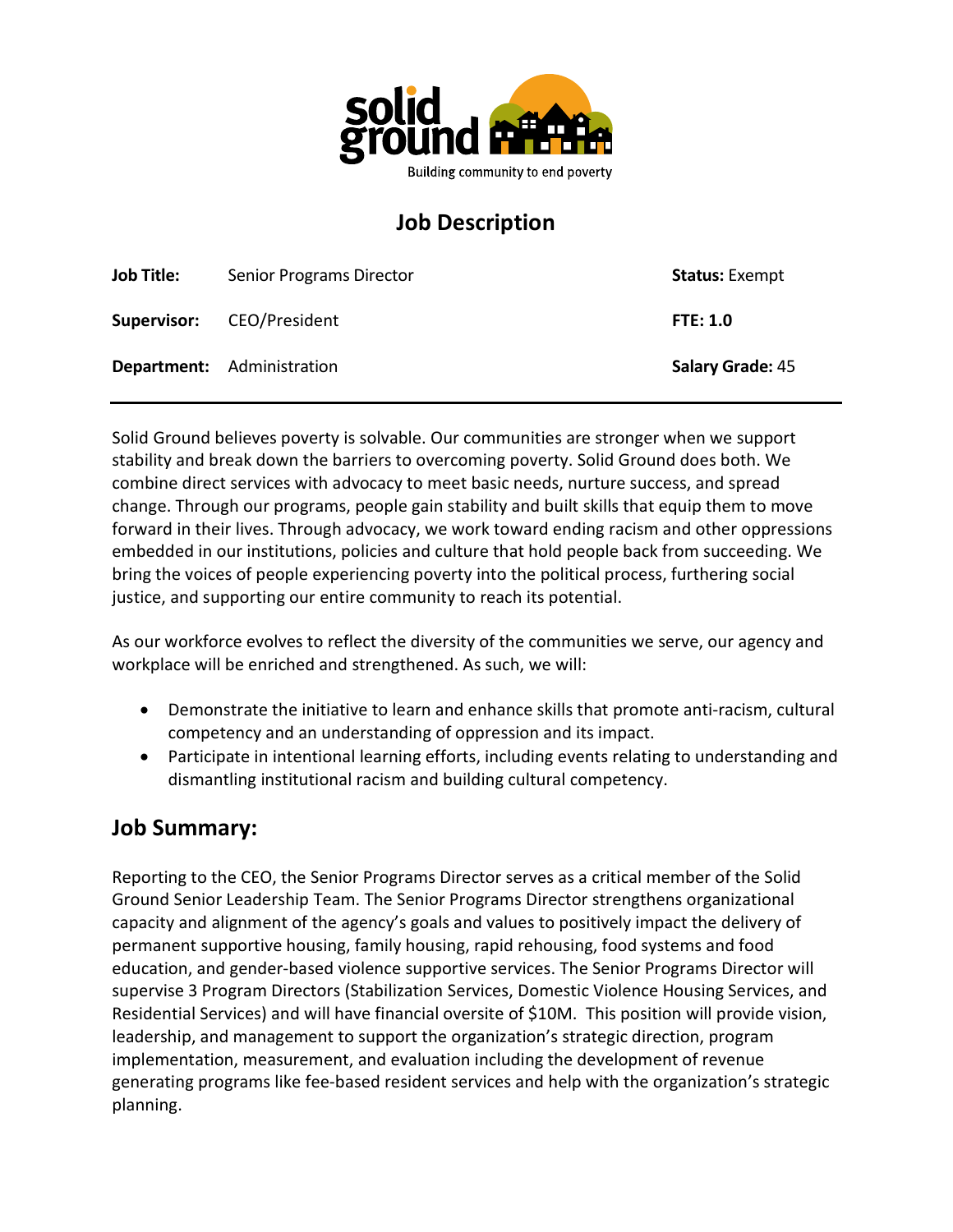The Senior Programs Director serves as a liaison with government agencies and ensures stabilization programs and operational goals are met. As a strategic leader, the Senior Director of Programs partners to identify and cultivate strategic growth opportunities within their lines of service and to establish leadership practices that promote collaboration.

## Key Responsibilities, Duties & Tasks:

### Strategic Leadership

- Partner with the Solid Ground Senior Leadership Team to establish a strategic vision and guiding philosophy that leads the organization into the future through organizational design, culture change, innovation, process improvement, and strong financial and program oversight.
- Develop and implement a strategic planning process to create a sustainable business model that delivers timely, impactful, client-facing programs that support the agency's mission, vision, values, and goals.
- Oversee the development and expansion of fee-based services including resident services, behavioral health supports, and Medicaid/Medicare reimbursement, resulting in 2% net revenue growth.
- Evaluate the effects of internal and external influences on Solid Ground and the delivery of client-facing programs, developing short-term and long-term strategic plans that support the agency's mission, vision, values, and goals.
- Coordinate with the CEO, Senior Leadership Team, and agency staff to develop new program ideas and pilot projects, including integrating successful pilots into the Programs Department.

### Operations and Systems

- Establish and maintain an effective, innovative Stabilization Action Center (including the development of an impact metrics dashboard, policy and best practice development, and grant and funder compliance)
- Lead the coordination, integration, and delivery of all stabilization programs, contracts, and related services, promoting collaborative relationships between program areas and ensuring that the expectations of funders, partners, constituents, clients, and other stakeholders are consistently met.
- Ensure databases and systems are used appropriately by all programs
- Develop an ongoing assessment process to determine the feasibility and sustainability of programs, leading to more effective and efficient service delivery
- Analyze and assess programs based on data collected, implementing corrective measures for continuous improvement.
- Deploy resources efficiently and effectively toward organizational goals, working with staff to balance workload and effort.
- Ensure that program design and process alignment are carried out in keeping with Solid Ground's values, mission, and vision.
- Ensure program partnerships are in alignment with the organization's strategic plan, mission, vision, values, and goals.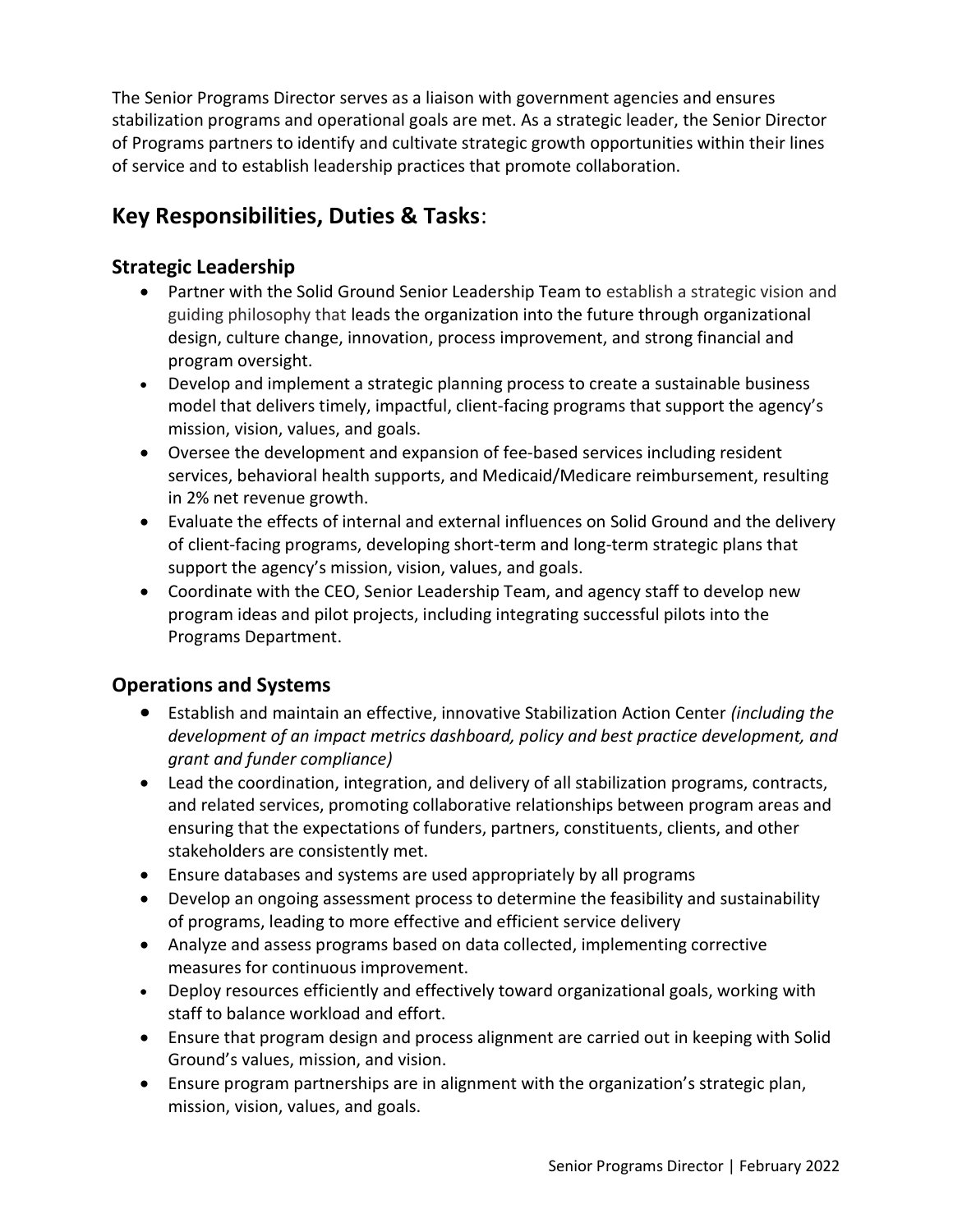### Finance/Budget

- Operate all programs, services, and activities, ensuring compliance with relevant laws and regulations.
- In collaboration with direct reports, monitor staffing levels and needs in response to internal and external environmental pressures that impact service delivery and budget; engage in workforce forecasting to anticipate impacts to budget and ensure programs are staffed appropriately.
- Participate in the budget development process and maintain a high level of fiscal responsibility including quarterly forecasts and real time adjustments to finances.
- Respond to relevant government and program requests for proposals (RFP) and applications (RFA) in partnership with Development staff; coordinates planning and activities necessary for the development of model program designs in response to RFPs and RFAs.
- Support funding development efforts through the promotion and execution of Solid Ground's annual fundraising event, proposal partnering with the CEO and Sr. Director of Philanthropy and Communication to steward funding relationships.
- Develop relationships with key individual donors and governmental agencies; help engage donors and federal, state, and local governmental funders through annual stewardship model.

### Staff and Volunteer Development

- Accountable for the overall results, outcomes, and performance of the Stabilization Action Center delivery consistent with staff training requirements, annual performance goal, Anti-Racism and Trauma Informed Learning opportunities; and evaluate staff training needs to improve existing service delivery and/or in response to clients' needs that are consistent with existing service priorities.
- Directly manage Solid Ground's Stabilization and Housing Program Directors (Residential Services Director, Hunger and Food Resources and Stabilization Services Director, Broadview Emergency Services Director).
- Mentor and collaborate with Program Directors to train, evaluate, and develop of program staff, interns, and volunteers to support the agency's mission, vision, values, and goals.
- Help ensure continued volunteer engagement and growth; resulting in 1% volunteer engagement growth year-over-year.
- Mentor and collaborate with Program Directors, managers, and other team members, supporting their development and progress toward the delivery of effective programs and positive outcomes.
- Provide regular feedback so that supervisors, managers, and directors can continuously improve their supervision and mentoring skills.

## Outreach/Advocacy

• Support equity and social justice process improvement to accomplish the agency's vision, mission, and values.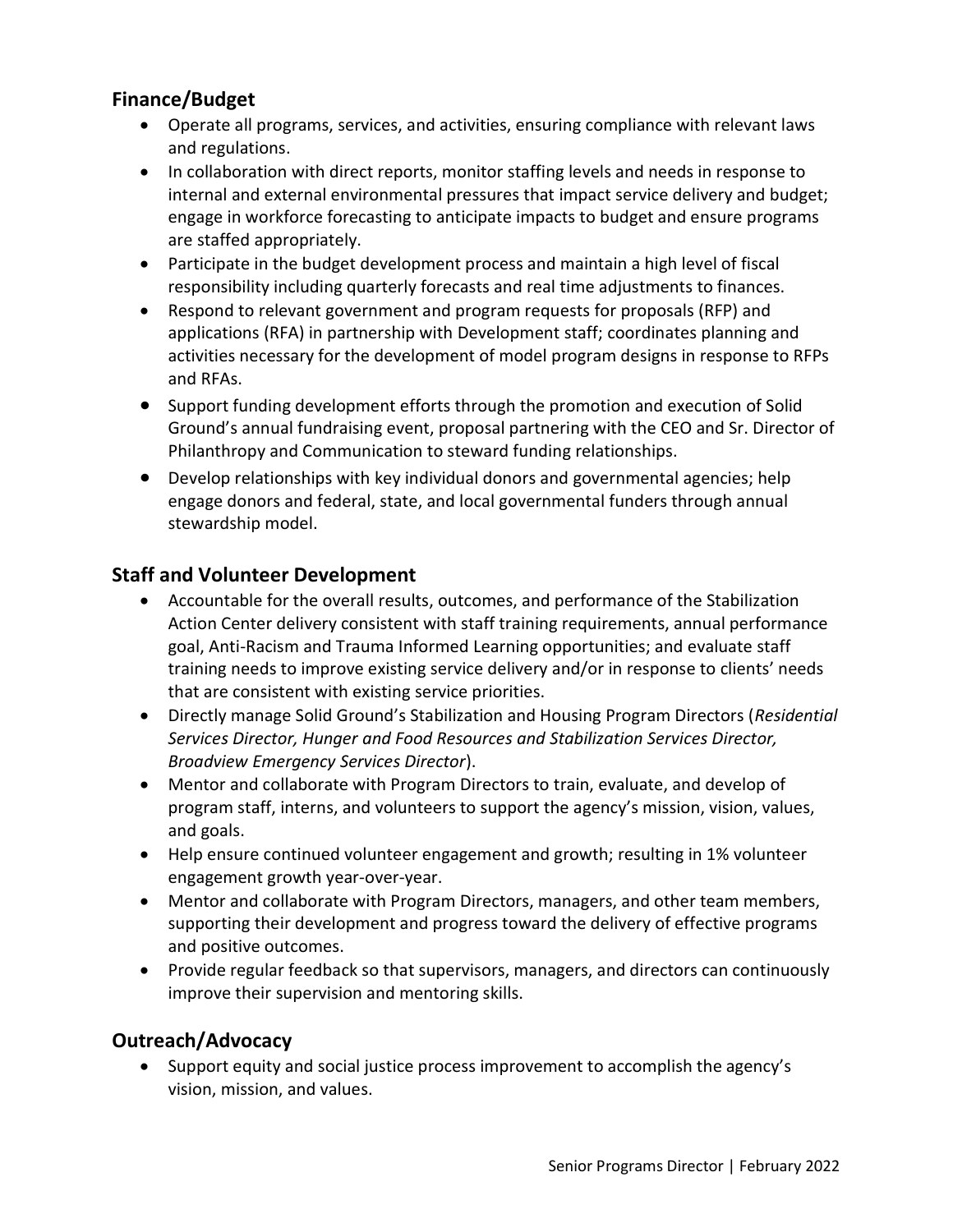- Foster an environment of collaboration by partnering with governmental entities, private sector agencies, community stakeholder and clients to ensure programs of services remains relevant to clients' needs.
- Develop and maintain effective, innovative housing, food, and resident services that work to eliminate poverty, create equity and are in alignment with and enhances organization's social justice work.
- Participate in intentional learning efforts, including events relating to understanding and dismantling institutional racism, trauma informed engagement, and building cultural competency.
- Stay current with social justice trends and events to shape enticing programs for clients and staff.

#### **Compliance**

- Ensure that all department program directors have a clear understanding of organizational policy and process and cascading communication throughout individual teams.
- Ensure that all department programs and activities adhere to applicable laws and regulations and the mission, vision, values, and goals of Solid Ground.
- Ensures contract details/nuances are followed.

#### Other Duties

- Work directly with the Solid Ground Board of Directors and other key committees regarding the development, delivery, measurement and ongoing improvement of programs and services.
- Present to various Committees, Elected Officials, Funders, Stakeholders, Board of Directors, and the CEO, as requested.
- Other duties as assigned.

The duties listed above are intended as illustrations of the various types of work that may be performed. The omission of specific statements of duties does not exclude them from the position if the work is similar, related, or is a logical assignment to the position.

## Minimum Qualifications:

At least three of the following or any combination of education, experience and measurable performance which demonstrates the capability to perform the duties of this position:

- Bachelor's or Advanced degree in Business/Public Administration, Social Work, or a related field.
- Minimum of five years strategic planning experience, including implementation and change management, leadership and organization development and operations planning.
- Three years of experience supervising a minimum of 5 managerial level staff at one time and managing a program of service in a non-profit.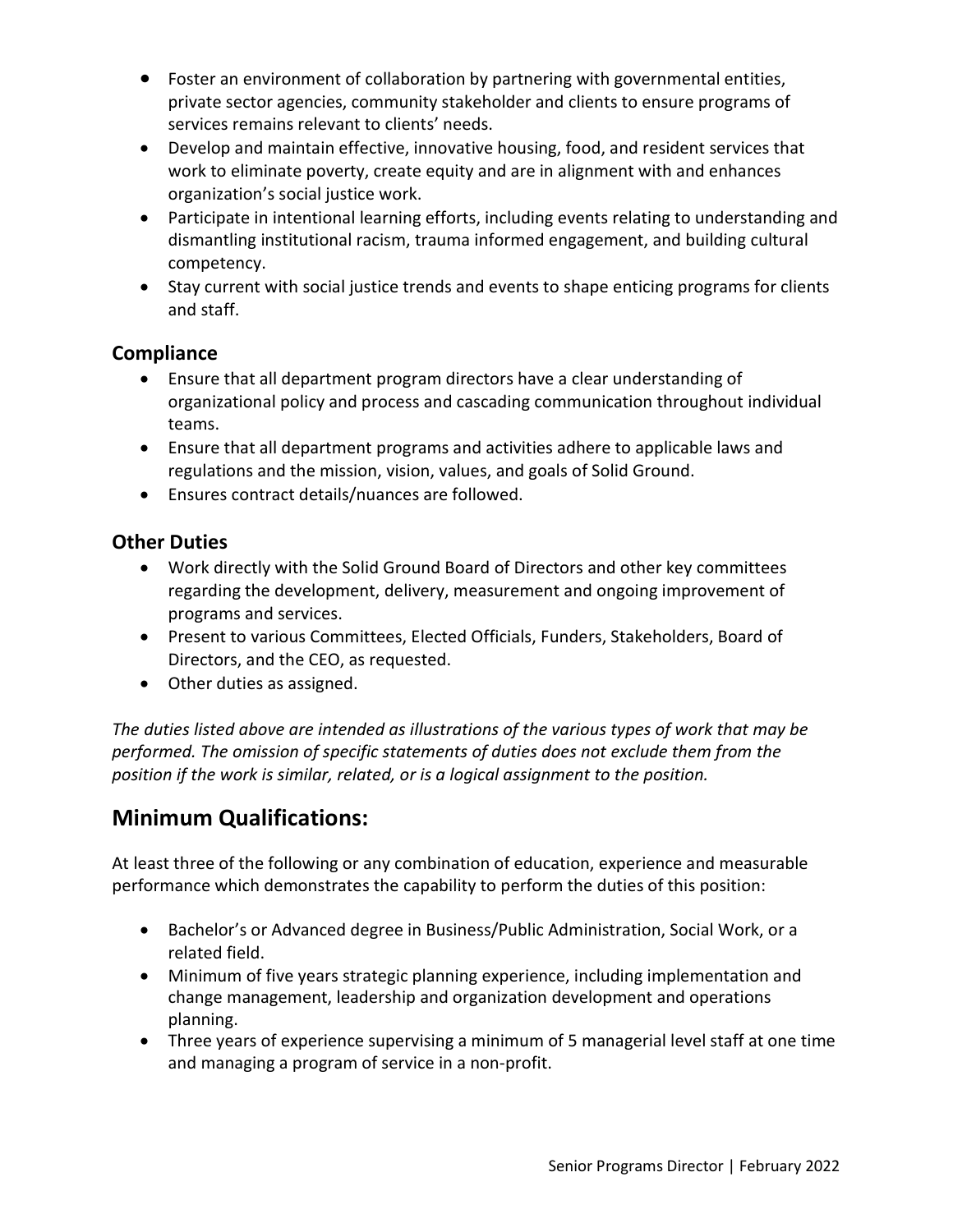- Experience in research and best practices regarding organizational analytics, including development of outcomes measurements such as dashboard metrics, quality improvement on deliverables and scorecards.
- Experience developing fee-based services including profit-loss ratios, breakeven costs, and sustainable business growth and development.
- Minimum two years of planning and administering a budget.
- Expert interpersonal and public communication skills.
- Proven track record of managing information effectively, providing staff with perspective and direction to accomplish their goals.
- Knowledge of anti-racism principles and trauma informed practices, as well as familiarity with issues of poverty.
- Strong relationship builder with the ability to find common ground, build consensus and strengthen collaboration among diverse groups of stakeholders.
- Experience collaborating with senior leadership on strategy, design, and operations
- Demonstrated passion and track record of successful action toward anti-racism, antipoverty, and social justice, preferably in the social sector.
- Demonstrated ability to design and facilitate small and large group meetings, delivered both in-person and via technology effectively.
- Excellent conflict resolution and on skills and comfort in engaging in courageous conversations about equity, race, social services, and program development/purpose.
- Experience contributing to business development and cultivating a portfolio of new and existing relationships to drive funding.

# Preferred Qualifications:

- Eight years or more of nonprofit strategy work including planning, project management.
- Trained in performance excellence and compliance standards such as PMP, Pathways to Excellence, Baldridge or other compliance and accreditation management.
- 50 hours of Domestic Violence training involving advocacy and crisis intervention

Physical Demands/Working Conditions: This position works in an office setting, performing computer work 50% of the time, 25% of the time working on projects, reports, budgets, contracts, and 25% attending meetings. Position requires employee to lift/carry up to 20 pounds rarely, 5-10 pounds occasionally and push/pull 1-5 pounds frequently. Position has the ability to sit/stand as needed. Stairs not required.

Hours & Compensation: This is a full time, exempt, position with a salary starting from \$133,141 per year plus benefits. Benefits include medical, dental, short-term, and long-term disability insurance, basic life insurance, 401(k) savings plan including agency contribution and match, holiday pay, generous paid personal leave package and tax-sheltered health care and dependent care accounts.

To Apply: Applicants must complete the Solid Ground application form specific to this position. To find an application online, go to https://www.solid-ground.org/get-involved/careers. You may also leave a message on our job line at 206.694.6840 requesting a specific job application, or you may apply in person at 1501 North 45th Street in Seattle's Wallingford neighborhood.